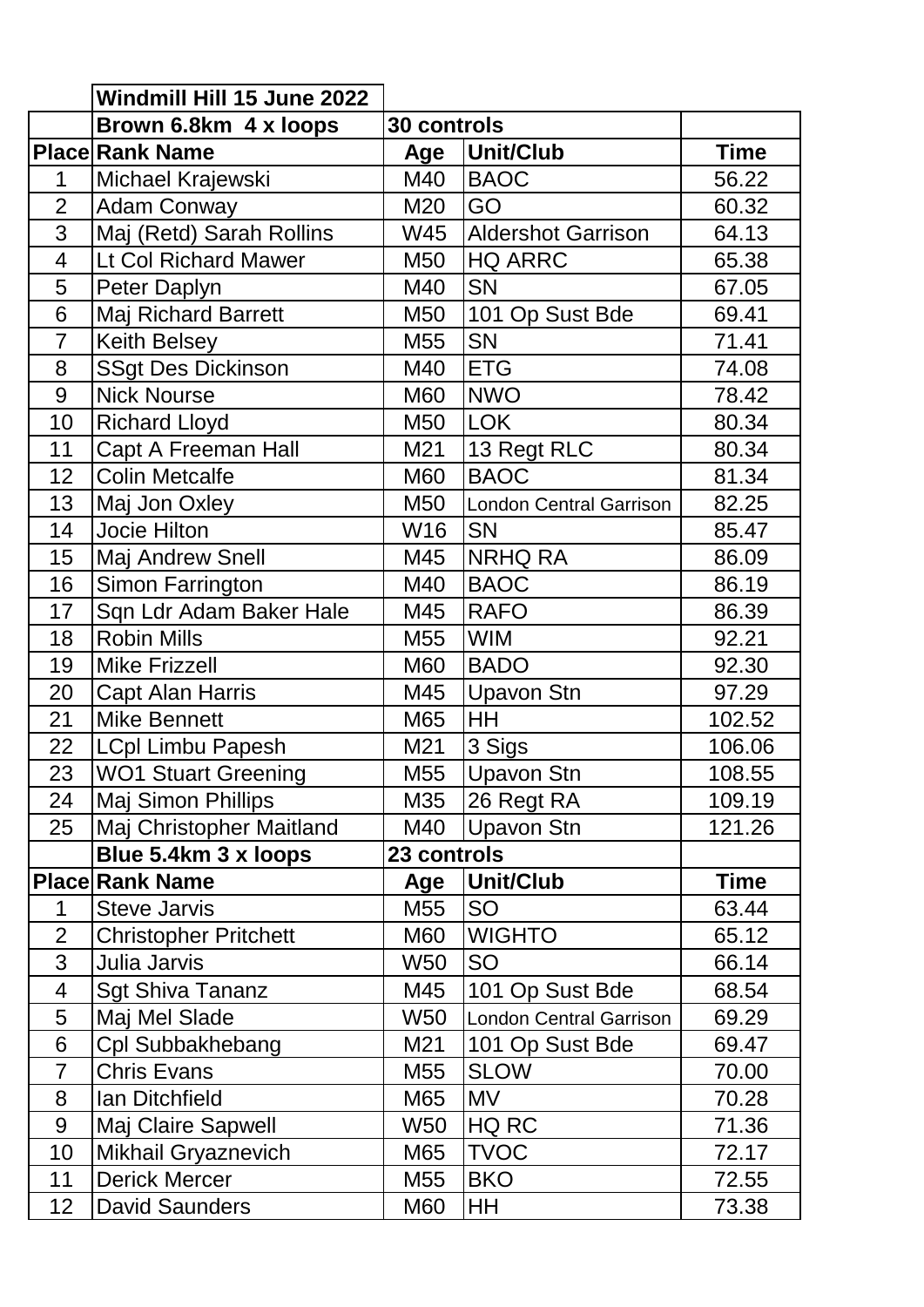| 13             | Don McKerrow                   | M70         | <b>SLOW</b>            | 73.45       |
|----------------|--------------------------------|-------------|------------------------|-------------|
| 14             | Lt Col Mark Nash               | M55         | War Gar                | 74.07       |
| 15             | <b>Phil Conway</b>             | M55         | GO                     | 75.14       |
| 16             | <b>Andrew Parkinson</b>        | M70         | SO                     | 75.59       |
| 17             | <b>Ronan Cleary</b>            | M60         | <b>LOK</b>             | 77.10       |
| 18             | <b>WO2 Sean Venables</b>       | M45         | <b>CRHQ AGC</b>        | 77.14       |
| 19             | <b>Paul Oldfield</b>           | M65         | <b>BAOC</b>            | 77.25       |
| 20             | <b>Andrew Hannaford</b>        | M65         | SO                     | 78.16       |
| 21             | Alan Leakey                    | M65         | <b>SLOW</b>            | 78.45       |
| 22             | Lt Col Woo Allen               | W55         | Army HQ                | 81.49       |
| 23             | <b>Julian Hartwell</b>         | M65         | <b>SOC</b>             | 83.27       |
| 24             | <b>Simon Greenwood</b>         | M65         | <b>SAX</b>             | 85.01       |
| 25             | Paul Prudhoe                   | M65         | Ind                    | 85.52       |
| 26             | Mr Neil Gordon                 | M60         | AACen                  | 86.53       |
| 27             | <b>WO2 Elaine OHara-Styles</b> | W40         | <b>HQ AMS</b>          | 87.52       |
| 28             | David Lane                     | M70         | <b>SN</b>              | 92.21       |
| 29             | Maj Garry Patey                | M60         | 103 Bn REME(V)         | 92.32       |
| 30             | <b>Craig Ogilvie</b>           | M50         | <b>SN</b>              | 93.00       |
| 31             | Gabi Shanahan                  | <b>W60</b>  | <b>BAOC</b>            | 93.14       |
| 32             | Lt Col Eddie Walsh             | M55         | HQ RC                  | 93.31       |
| 33             | <b>WO2 Brian Saxton</b>        | M45         | 15 Sigs                | 94.38       |
| 34             | <b>Sgt Katie Costello</b>      | W40         | 3 Sig Regt             | 95.18       |
| 35             | <b>Michael Merritt</b>         | M65         | SO                     | 97.09       |
| 36             | <b>Peter Martin</b>            | M60         | MV                     | 97.23       |
| 37             | <b>Tom Edelsten</b>            | M75         | GO                     | 97.51       |
| 38             | Lt Col Greg Ehlen              | M55         | Army HQ                | 99.41       |
| 39             | <b>Trevor Griffiths</b>        | M70         | <b>BOK</b>             | 101.49      |
| 40             | <b>Capt Gary Harris-Deans</b>  | M55         | 103 Bn REME(V)         | 103.21      |
| 41             | <b>Sue Hands</b>               | <b>W70</b>  | <b>WIM</b>             | 108.18      |
| 42             | Sgt Kyle Jamieson              | M35         | 26 Regt RA             | 115.35      |
| 43             | <b>Colin Swallow</b>           | M65         | <b>SN</b>              | 122.26      |
| 44             | <b>Benjamin Mills</b>          | M20         | <b>WIM</b>             | 126.05      |
| 45             | <b>Flt Lt Robert Smith</b>     | M55         | <b>Surrey Wing ATC</b> | 129.16      |
| 46             | <b>Isaac Gorman</b>            | M18         | <b>NGOC</b>            | 131.47      |
|                | Green 3.4km 2 x loops          | 14 controls |                        |             |
|                | <b>Place Rank Name</b>         | Age         | <b>Unit/Club</b>       | <b>Time</b> |
| 1              | Alan Rosen                     | M65         | HH                     | 38.42       |
| $\overline{2}$ | <b>Trish Monks</b>             | W45         | <b>BKO</b>             | 43.33       |
| 3              | Maj Martyn Fulford             | M35         | 1 Mercian              | 44.10       |
| $\overline{4}$ | <b>Mark Glaisher</b>           | M70         | <b>SAX</b>             | 44.14       |
| 5              | Sue Bett                       | W55         | SN                     | 44.36       |
| 6              | <b>Charlie Turner</b>          | M65         | <b>SLOW</b>            | 48.03       |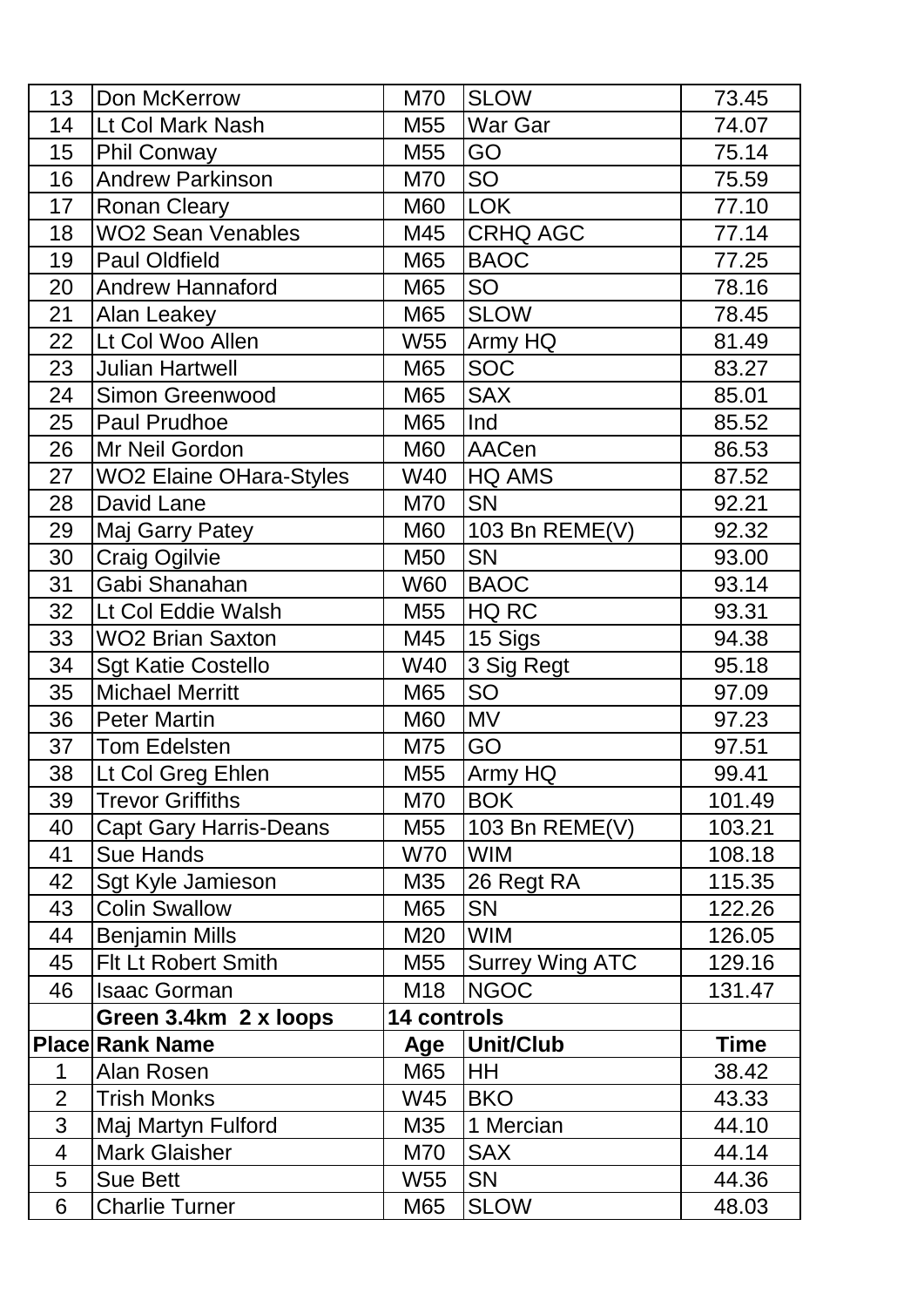| $\overline{7}$ | <b>Martin Lock</b>        | M70             | GO          | 49.22 |
|----------------|---------------------------|-----------------|-------------|-------|
| 8              | Jonathan Magee            | M <sub>55</sub> | <b>SN</b>   | 49.50 |
| 9              | <b>WO2 Adam Townsend</b>  | M40             | 1 Mercian   | 51.10 |
| 10             | Diane Leakey              | W65             | <b>SLOW</b> | 51.41 |
| 11             | <b>David Watkins</b>      | M60             | <b>BADO</b> | 51.43 |
| 12             | Joe House                 | M65             | SO          | 52.16 |
| 13             | <b>Katie Clarke</b>       | <b>W50</b>      | <b>SN</b>   | 54.32 |
| 14             | <b>Laura Barrett</b>      | W18             | SN          | 54.44 |
| 15             | <b>Sarah Howes</b>        | <b>W60</b>      | <b>SAX</b>  | 55.03 |
| 16             | <b>Cpl Alistair Dabs</b>  | M35             | 42 Regt RE  | 55.28 |
| 17             | <b>Alan Kersley</b>       | M65             | <b>BADO</b> | 55.31 |
| 18             | <b>Philip Gristwood</b>   | M70             | <b>MV</b>   | 57.08 |
| 19             | <b>Sarah Francis</b>      | <b>W50</b>      | <b>SN</b>   | 58.03 |
| 20             | Serena Ludford            | W <sub>55</sub> | <b>BADO</b> | 58.23 |
| 21             | <b>Ted McDonald</b>       | M75             | <b>BOK</b>  | 58.55 |
| 22             | <b>Gill Prowse</b>        | <b>W60</b>      | <b>SN</b>   | 60.48 |
| 23             | <b>Pte Daniel Goldsby</b> | M21             | 1 Mercian   | 61.31 |
| 24             | lan Prosser               | M65             | <b>BAOC</b> | 63.07 |
| 25             | David Kingdon             | M70             | <b>SAX</b>  | 63.29 |
| 26             | <b>Mike Elliot</b>        | M70             | <b>MV</b>   | 63.30 |
| 27             | <b>Mike Turner</b>        | M70             | <b>SO</b>   | 64.01 |
| 28             | <b>Keiko Conway</b>       | <b>W60</b>      | GO          | 64.48 |
| 29             | Fiona Clough              | <b>W60</b>      | <b>BKO</b>  | 64.54 |
| 30             | Julia Prudhoe             | W65             | Ind         | 65.35 |
| 31             | <b>Janet Rosen</b>        | W65             | HH          | 65.45 |
| 32             | Ian Andrews               | M65             | <b>CHIG</b> | 66.14 |
| 33             | <b>Nigel Saker</b>        | M70             | <b>SLOW</b> | 66.29 |
| 34             | <b>Carol Prosser</b>      | <b>W60</b>      | <b>BAOC</b> | 67.51 |
| 35             | George Engelhardt         | <b>M70</b>      | MV          | 69.23 |
| 36             | <b>Mark Thompson</b>      | M65             | <b>TVOC</b> | 69.34 |
| 37             | <b>Andy Parker</b>        | M60             | <b>BADO</b> | 69.53 |
| 38             | Jon Wheatcroft            | M70             | <b>TVOC</b> | 71.14 |
| 39             | <b>Charlie Beck</b>       | M60             | <b>SN</b>   | 73.25 |
| 40             | <b>Gill Sharp</b>         | <b>W60</b>      | <b>SN</b>   | 74.28 |
| 41             | Paul Kilpin               | M70             | <b>TVOC</b> | 75.24 |
| 42             | <b>Geoff Wright</b>       | M75             | GO          | 76.04 |
| 43             | George Elkin              | M75             | <b>BAOC</b> | 78.11 |
| 44             | Stephen Jackson           | M65             | <b>NWO</b>  | 79.06 |
| 45             | <b>April Devine</b>       | W21             | <b>BAOC</b> | 79.09 |
| 46             | <b>Peter Riches</b>       | M70             | <b>TVOC</b> | 79.57 |
| 47             | Dave Cussens              | M70             | <b>SO</b>   | 80.37 |
| 48             | <b>Cpl Martin Scott</b>   | M21             | 42 Regt RE  | 83.41 |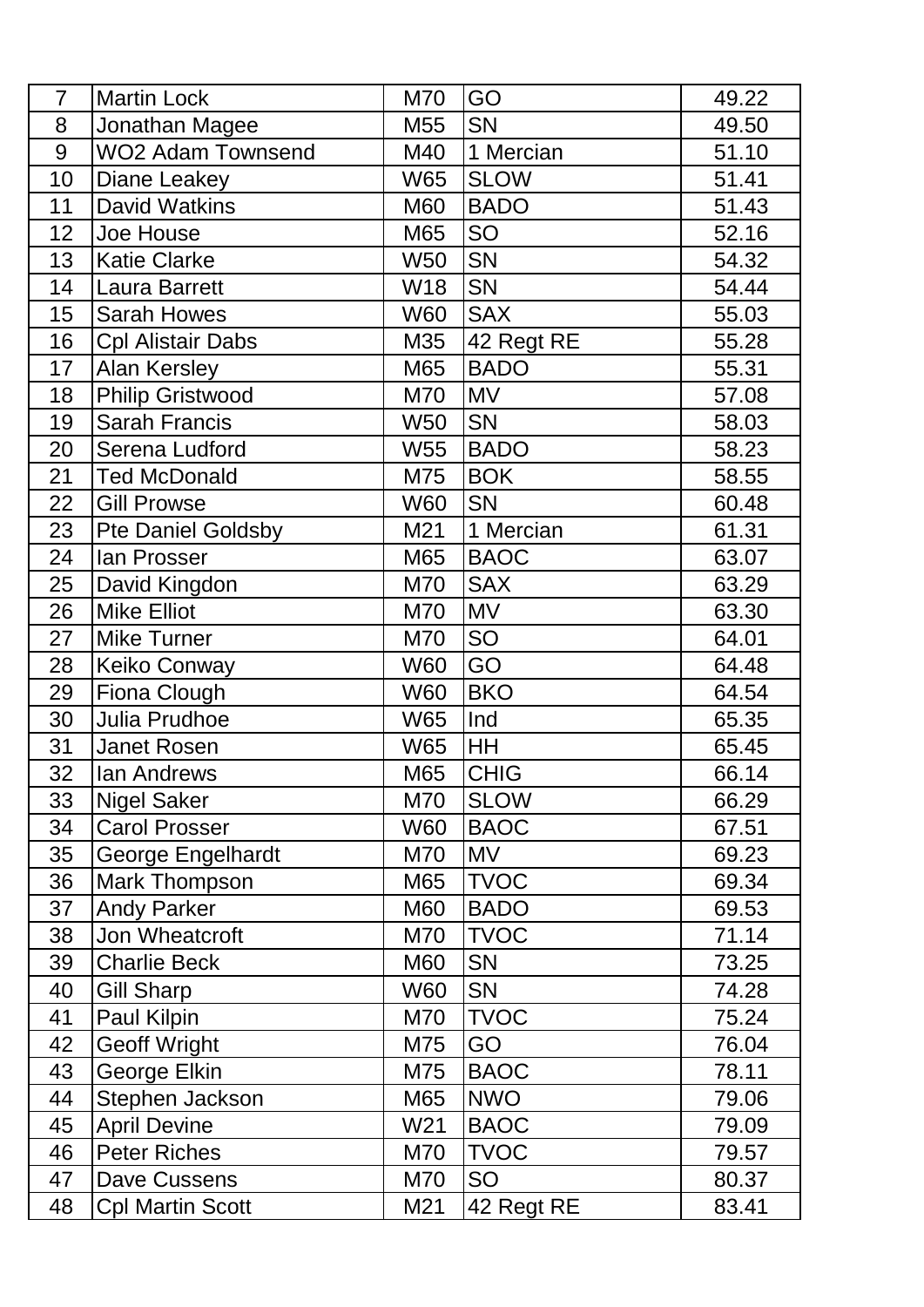| 49              | <b>Cpl Colin Stevens</b>      | M40                | 42 Engr Regt       | 86.01       |            |
|-----------------|-------------------------------|--------------------|--------------------|-------------|------------|
| 50              | <b>Allan Darwell</b>          | M70                | <b>BOK</b>         | 99.56       |            |
| 51              | <b>Colin Merry</b>            | M65                | <b>DFOK</b>        | 102.22      |            |
| 52              | Jean Fitzgerald               | W65                | <b>SAX</b>         | 106.06      |            |
| 53              | <b>Peter Smith</b>            | M60                | <b>SN</b>          | 124.53      |            |
|                 | Sh Green 2.7km                | 17 controls        |                    |             |            |
|                 | <b>Place Rank Name</b>        | Age                | Unit/Club          | <b>Time</b> |            |
| $\mathbf 1$     | Col Brian Johnston            | M50                | <b>APC Glasgow</b> | 35.29       |            |
| $\overline{2}$  | Maj Ben Moorhouse             | M21                | 2 Ranger Regt      | 39.51       |            |
| 3               | <b>Cpl Sandesh Gurung</b>     | M21                | 22 Sig Regt        | 41.13       |            |
| $\overline{4}$  | Maj Sally Calland             | W45                | HQ 7 Inf Bde       | 43.01       |            |
| 5               | <b>Stuart Ferguson</b>        | M65                | Ind                | 53.42       |            |
| 6               | Angela Darley                 | W45                | GO                 | 55.16       |            |
| $\overline{7}$  | <b>Edward Forman</b>          | M70                | SO                 | 55.36       |            |
| 8               | <b>Roger Maher</b>            | <b>M80</b>         | SO                 | 57.53       |            |
| 9               | <b>Nick Kearns</b>            | M70                | <b>BAOC</b>        | 58.15       |            |
| 10              | <b>Tony Ludford</b>           | M75                | <b>BADO</b>        | 61.29       |            |
| 11              | Roy Heselden                  | M75                | <b>BADO</b>        | 64.48       |            |
| 12              | <b>Phillip Young</b>          | M45                | <b>SN</b>          | 69.04       |            |
| 13              | Peter Hull                    | M70                | <b>BAOC</b>        | 69.22       |            |
| 14              | <b>Richard Steptoe</b>        | M75                | <b>TVOC</b>        | 75.26       |            |
| 15 <sub>1</sub> | Lt Col Damien Pealin          | M <sub>55</sub>    | HQ RC              | 76.42       |            |
| 16              | Maj Graham Coulson            | M21                | DSPS(A)            | 77.09       |            |
| 17              | <b>Ruth Rhodes</b>            | <b>W80</b>         | SO                 | 78.21       |            |
| 18              | <b>WO1 Karen OHara-Styles</b> | W45                | <b>Upavon Stn</b>  | 79.49       |            |
| 19              | <b>Clare Fletcher</b>         | W80                | <b>BOK</b>         | 82.15       |            |
| 20              | <b>Rosie Merry</b>            | W55                | <b>DFOK</b>        | 84.03       |            |
| 21              | <b>Teresa Turner</b>          | <b>W70</b>         | <b>SLOW</b>        | 85.11       |            |
| 22              | <b>John Morris</b>            | M75                | <b>SO</b>          | 88.28       |            |
| 23              | <b>Chris Glew</b>             | <b>W65</b>         | <b>SLOW</b>        | 94.06       |            |
| 24              | Camilla Plumb                 | W21                | Ind                | 96.41       |            |
| 25              | Michele Funnell               | W65                | SO                 | 97.29       |            |
| 26              | Liz Stradling                 | W65                | <b>BKO</b>         | 108.12      |            |
| 27              | <b>Sheila Miklausic</b>       | <b>W70</b>         | <b>NGOC</b>        | 111.59      |            |
| 28              | Sue Gallagher                 | W65                | SO                 | 119.24      |            |
| 29              | Paul Blagbrough               | M75                | <b>MV</b>          | 137.27      |            |
| 30              | <b>Michael White</b>          | M85                | <b>MV</b>          | 162.22      |            |
|                 | Score 1 hour                  | <b>25 controls</b> |                    |             |            |
|                 | <b>Place Rank Name</b>        | Age                | <b>Unit/Club</b>   | <b>Time</b> | <b>Pts</b> |
| $\mathbf 1$     | Paul Fox                      | <b>M60</b>         | <b>SN</b>          | 52.48       | 250        |
| $\overline{2}$  | Jen Daplyn                    | <b>W40</b>         | SN                 | 57.14       | 160        |
| $\mathbf{3}$    | G 7 Iain Brant                | M60                | Army HQ            | 60.18       | 160        |
|                 |                               |                    |                    |             |            |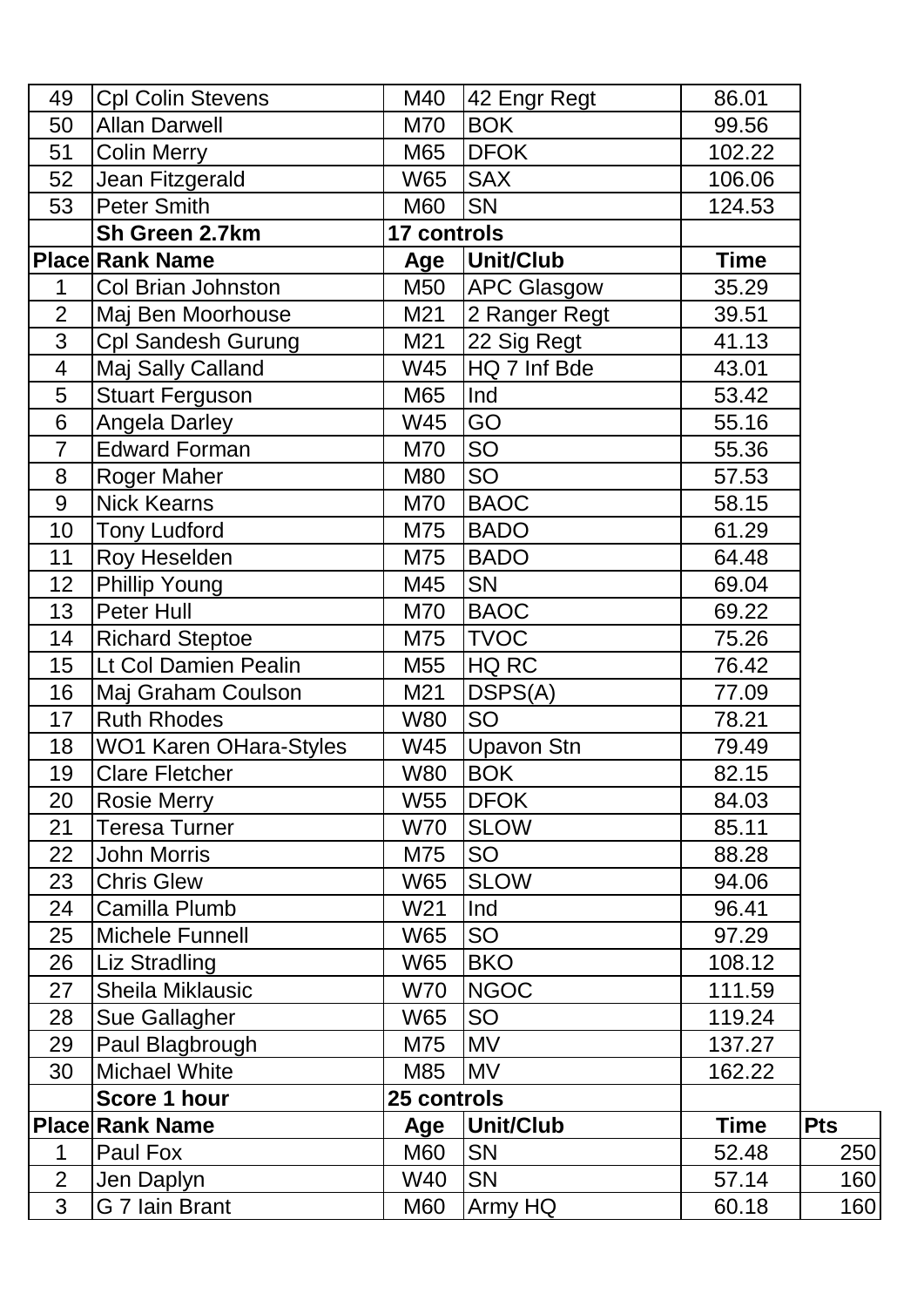| lan<br>Hudson                  | M7C<br>◡ | <b>RKO</b> | 60.36 | 40              |
|--------------------------------|----------|------------|-------|-----------------|
| . Maher<br>∽<br><b>Patrick</b> | M85      | , ص        | 59.05 | 70 <sub>1</sub> |

[dicksonc44@hotmail.com](mailto:dicksonc44@hotmail.com)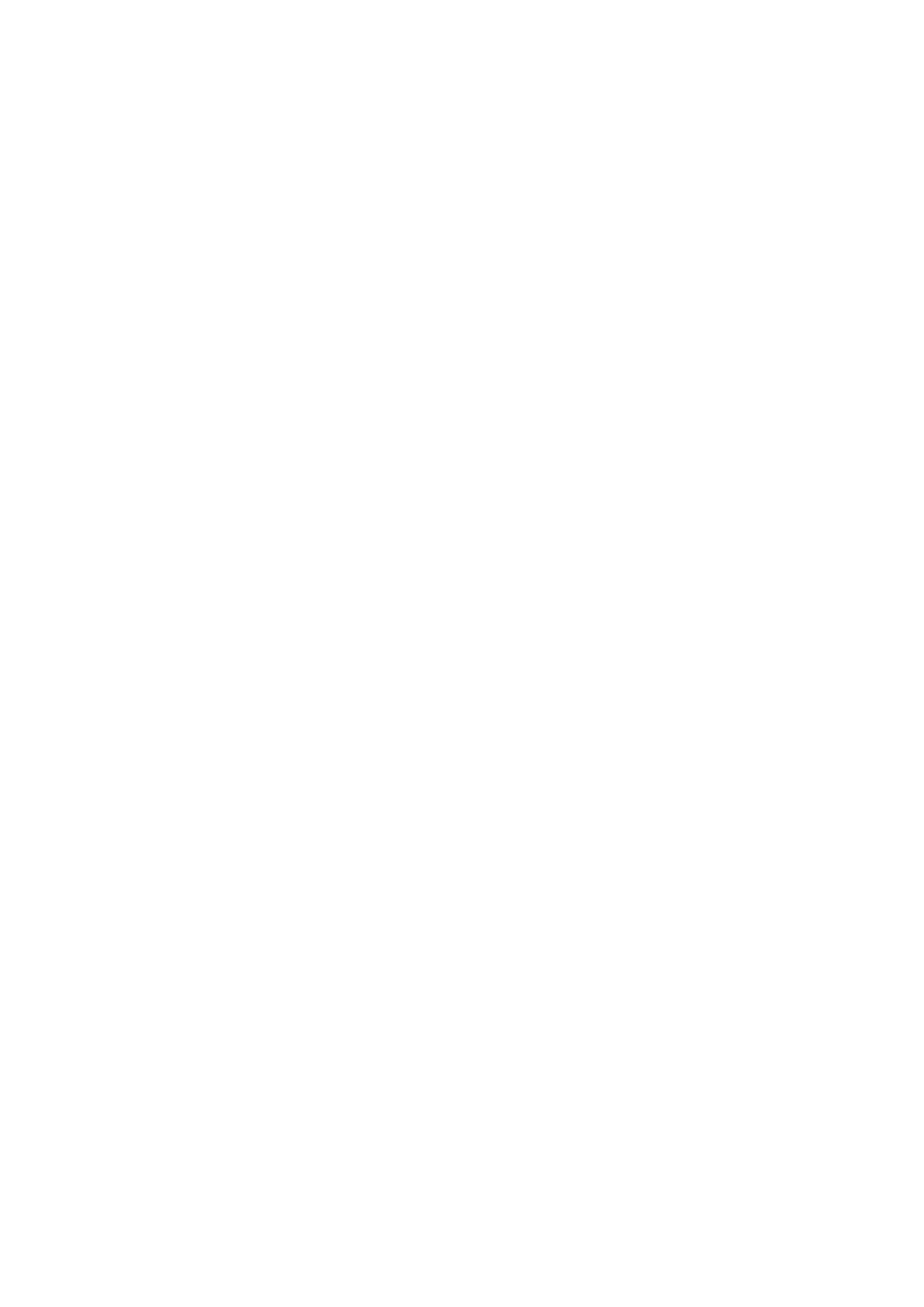